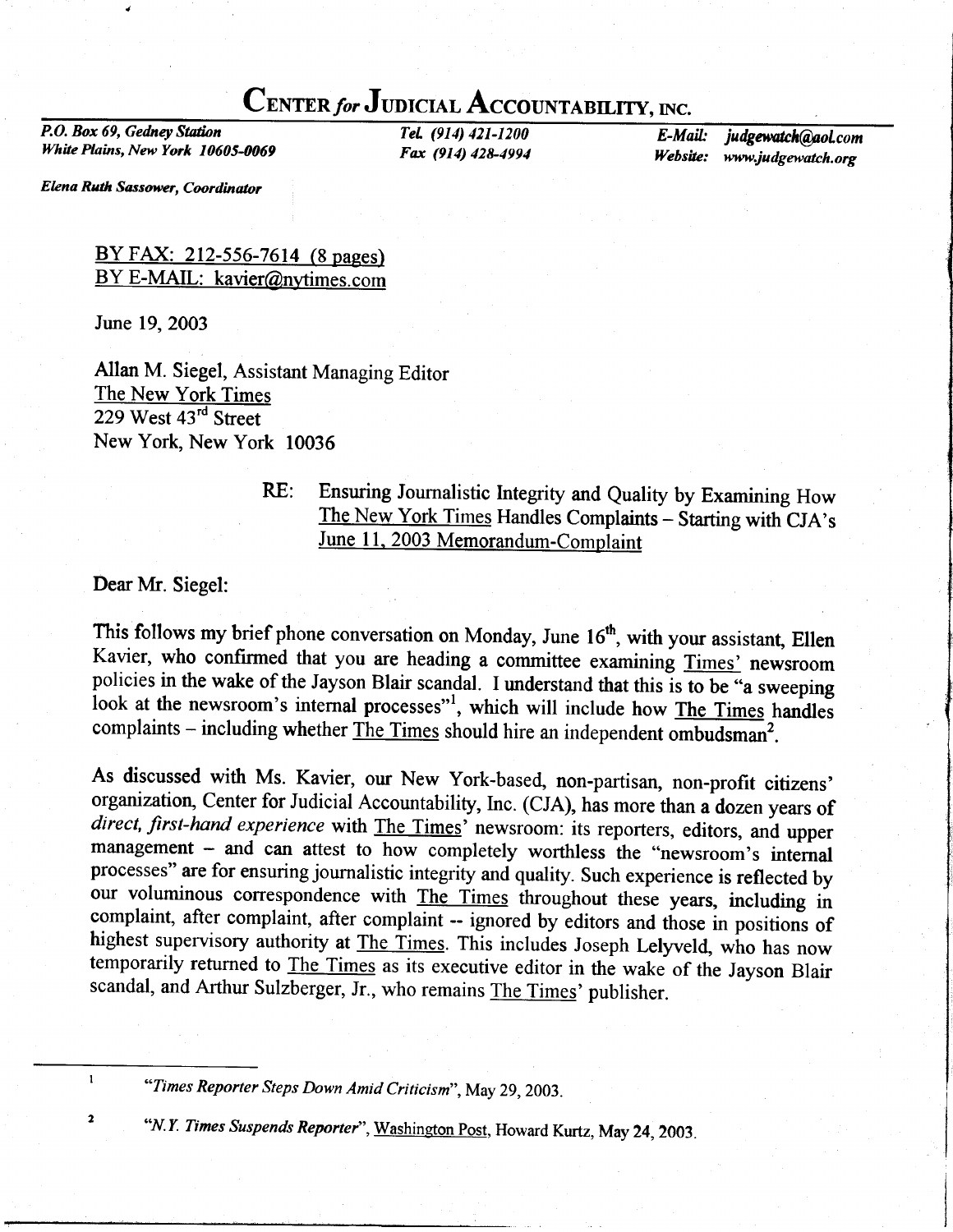## Allan M. Siegel, Assistant Managing Editor Page Two June 19, 2003

To Mr. Sulzberger, we long ago urged - and thereafter reiterated -- the need for The Times to bring in an ombudsman because, quite simply, editors of all ranks, including such high editors as Mr. Lelyveld, were ignoring legitimate, *fully-documented* complaints that reporters were wilfully and deliberately "suppressing important, time-sensitive, and electorallysignificant stories" and blackballing our citizens' organization, whose undertakings and achievements offered an inspiring model of citizen action.

In the event you are unaware of CJA's many, many complaints, including our comprehensive October 21, 1996 complaint and December 2, 1996 supplement and our comprehensive February 12, 1998 complaint with its July 8, 1998 follow-up, you must immediately obtain them from whatever repository The Times has designated by its "internal processes" for centralized preservation of complaints, in the absence of an ombudsman<sup>3</sup>. Such complaints will reveal a level of "journalistic fraud" making that committed by rookie reporter Jayson Blair seem as "peanuts" by comparison. Indeed, whereas Jayson Blair acted alone in randomly falsifying stories, spurred by some kind of illness, rather than motive, CJA's complaints chronicle sustained, collusive acts by seasoned news reporters, their editors, upper management, and the editorial board -- all perverting "the cardinal tenet of journalism, which is simply truth"<sup>4</sup>. What they did, knowingly and deliberately, was to ignore documentary evidence, both proffered and provided, of systemic governmental corruption, such as of judicial selection and discipline -- and the criminal complicity of New York's highest public officers, including those up for re-election. The result, as they knew, was to deprive the public of information essential to safeguarding democracy, the rule of law, and the casting of an intelligent vote.

Notwithstanding The Times' supposed "soul-searching" and "introspection" in the wake of the Jayson Blair scandal<sup>5</sup>, there has been NO abatement of "journalistic fraud" by its newsroom and editorial board in wilfully misleading the public. This may be seen from CJA's June 11, 2003 memorandum-complaint to the editorial board  $-$  also sent to the newsroom. A copy is enclosed so that it may be the "starting point" for the committee's examination of The Times' "internal processes" for handling complaints.

This June 11<sup>th</sup> complaint typifies what all CJA's past complaints have particularized as to the misconduct of news reporters and their editors - to no avail. Thus, on June 11<sup>th</sup>, senior Washington news reporter, Neil Lewis, told me he was "not interested" in writing any story about how a judge of New York's highest state court, New York Court of Appeals Judge Richard C. Wesley, had been nominated to the Second Circuit Court of Appeals and (on that

 $\pmb{\mathsf{s}}$ 

 $\overline{\mathbf{3}}$ Should you be unable to retrieve CJA's complaints and related correspondence, we will supply duplicates.

<sup>4</sup> "Times Reporter Who Resigned Leaves Long Trail of Deception", May 11, 2003, front page.

<sup>&</sup>quot;Leadership at the Times", June 6, 2003 editorial.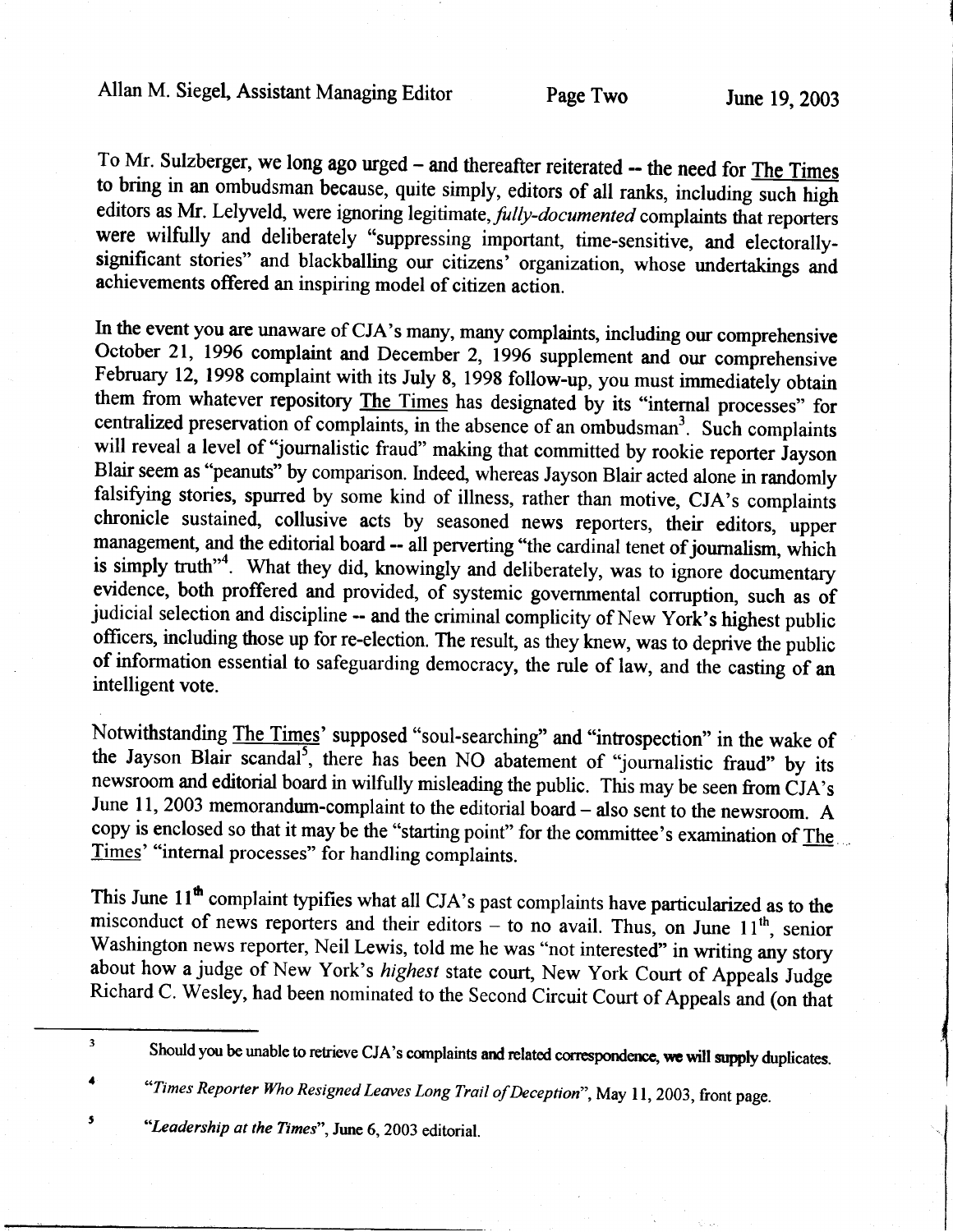very day) confirmed. This, notwithstanding Mr. Lewis knew from the "paper trail" of primary source materials posted on the homepage of CJA's website, www.judgewatch.org, that such story would expose the corruption of federal judicial selection involving New York's own Senator Schumer, up for re-election, and Senator Clinton, riding high on a wave of selfpromotion by the publication of her book - and provide the public with a stunning model of citizen action by our citizens' organization. Mr. Lewis would not explain why he was "not interested", would not identify which documents from CJA's homepage he had read, and would not give me the name of his editor. As the June  $11<sup>th</sup>$  complaint reflects, I thereafter left urgent messages for all editors in the Washington newsroom in which he works – including for Jan Battaile, subsequently identified to me as having supervisory authority over him. However, eight hours later, I had still not received a return call from any editor. Indeed, as of today, eight days later - and after having left a further message for Ms. Battaile three days ago -- I have still not received any return call from her or from any other editor about Mr. Lewis' indefensible suppression of a major news story. Nor has any news editor called me to discuss the observation in the June  $11<sup>th</sup>$  complaint that

"notwithstanding The Times editorializes about the need to scrutinize judicial nominees, its news coverage on federal judicial nominations is for courts everywhere in the country, but New York and the Second Circuit' (emphasis in the original).

If anything, The Times has now reinforced its disparate news coverage by the very example identified by CJA's June 11<sup>th</sup> complaint: its reporting of Michael Chertoff's nomination to the Third Circuit Court of Appeals, but not of Judge Wesley's nomination to the Second Circuit Court of Appeals on the very same day. True to form, last week The Times reported Mr. Chertoff's June 9<sup>th</sup> Senate confirmation, but not Judge Wesley's June 11<sup>th</sup> Senate confirmation. By any standard, this is "journalistic fraud" - misleading Times readers in general and New York and Second Circuit readers in particular to believe there is NOTHING they need to know about Judge Wesley and his joumey to New York's federal appellate court.

On top of this are the prominent Times news articles that have since appeared about Senator Schumer, "Can Anyone Beat This Senator? Schumer is Flush... and Formidable" (Metro, front-page, June 15, 2003), and Senator Clinton, "Road Map for Clinton in 2008" (Week in Review, p. 2, June 15, 2003) - forward-looking political articles only possible because the newsroom "protected" these Senators by not reporting how they betrayed the rights and welfare of their New York constituents - and the nation -- in connection with Judge Wesley's confirmation.

As with so very many of CJA's past complaints, the Times' editorial board has here replicated the "journalistic fraud" of its newsroom. Thus, I received no response from the editorial board to the June  $11<sup>th</sup>$  memorandum-complaint - nor to my further phone message to it three days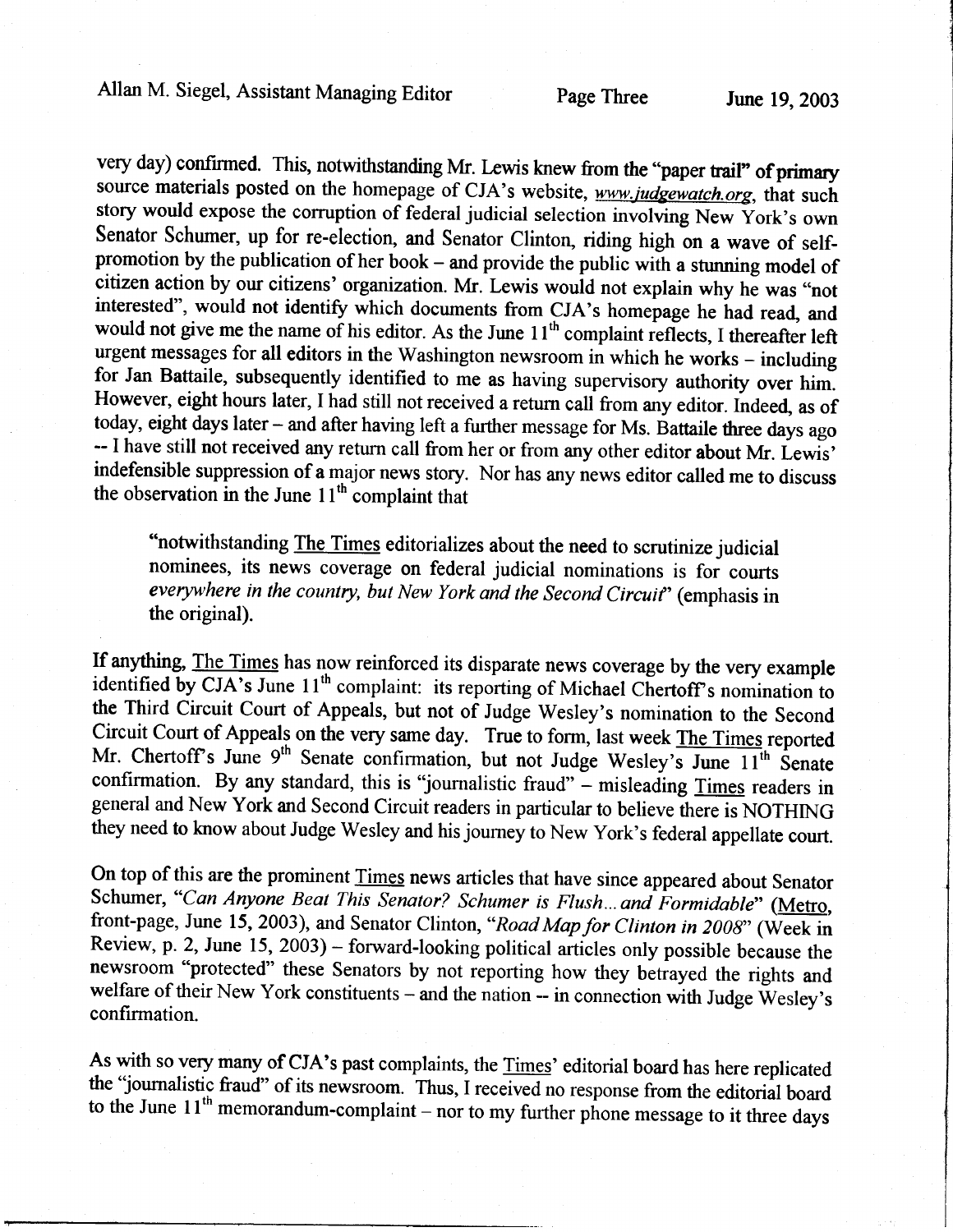ago. No editorials have appeared during this period informing readers of what has taken place<br>with so important a judicial appointment to the Second Circuit Court of Appeals – and the<br>scandalous role of Senators Schumer an in yesterday in Manhattan as the Second Circuit's newest federal appellate judge - as to which, of course, not even an item appears in today's Times.

To appreciate the egregiousness of the "journalistic fraud" committed by the editorial board, one need only look back to June  $9<sup>th</sup>$ . On that day -- when the lead editorial on another subject was "Keeping the Public Clueless" -- the editorial board published "A Note to Our Readers", which began:

"Editorial page editors live perpetually under the cloud of knowing they can never point out, warn about and comment on all the things that deserve attention. This page will never touch all the bases, but there are a few rules we try to honor. One is that while, The New York Times has become a truly national paper, it is still also very much a local paper to its home city and the surrounding suburbs. ..."

The purpose of this "Note to Our Readers" was to let readers know that the editorial board was so committed to providing its national and metropolitan audiences with needed information that it was expanding its editorial writing. Yet, three days later, when the editorial board had before it CJA's June  $11<sup>th</sup>$  memorandum, with its "paper trail" of primary source materials from the www.judgewatch.org homepage laying out a major national scandal about the corruption of federal judicial selection, whose roots expose the corruption of the New York State Commission on Judicial Conduct and "merit selection" to the New York Court of Appeals, involving  $-$  and criminally implicating  $-$  a panoply of New York's highest public officers: Governor George Pataki, Attorney General Eliot Spitzer, Chief Judge Judith Kaye, and the leadership of the New York State Senate -- over and beyond Senators Schumer and Clinton -- the editorial board's response was to withhold ALL information about it from both national and metropolitan audiences. Nothing Jayson Blair did remotely compares in magnitude and scope with this knowing and deliberate betrayal of the public trust by The Times' editorial board, aligned with its newsroom, in "Keeping the Public Clueless".

The New York-centered corruption of public agencies, processes, and public officers underlying the national story of the corruption of federal judicial selection could have been -- and should have been -- long ago reported by The Times' newsroom and made the subject of editorial comment so as to have spared the People of New York ongoing and irreparable injury. This did not happen -- but not becau alert editors and management up to The Times publisher of their journalistic responsibilities<br>in complaint, after complaint, after complaint. This will be obvious to the committee upon its<br>review of these many, many docume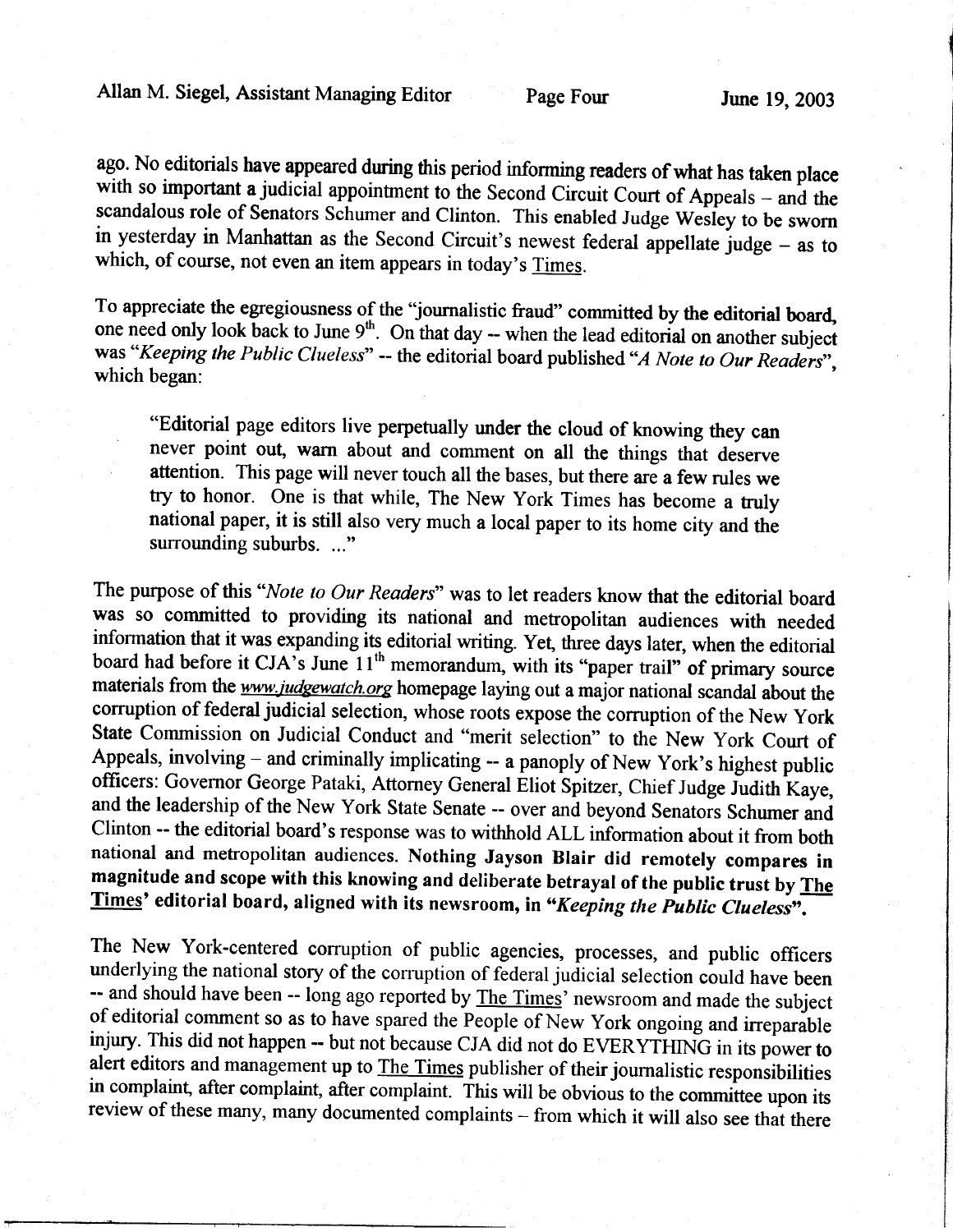Allan M. Siegel, Assistant Managing Editor Page Five June 19, 2003

was absolutely no accountability and responsiveness at The Times - at any level.

Such review of CJA's past complaints will also make evident that both The Times' newsroom and editorial board suffer from profound conflicts of interest in reporting and editorializing on the instant national story about t they have suppressed every aspect of the underlying corruption it encompasses. Indeed, reporting and editorializing on the national story would begin a process by which The Times would have to acknowledge the legitimacy of

Unquestionably, the committee you head includes members of The Times whose misconduct has been chronicled in CJA's past complaints - or who, unbeknownst to  $us$  - were involved in what we were complaining about. Ms. Kavier declined to give me the names of the committee members -- other than that they included three outside representatives. Surely, their names are not confidential – and we request that information.

We look forward to assisting the committee in developing proper procedures for The Times' handling of complaints. To that end, we request to meet with the committee to make a personal presentation about our many, many complaints and to answer questions. However, most immediately, we request that you provide a role model example of how, absent an ombudsman, the June 11<sup>th</sup> complaint should be professionally handled, consistent with journalistic responsibilities.

Thank you.

Yours for a quality judiciary,

Elena Ruse Vansvolve

ELENA RUTH SASSOWER, Coordinator Center for Judicial Accountability, Inc. (CJA)

cc: Editorial Board By Fax: 212-556-3815 By E-Mail: editorial@nytimes.com Washington Bureau By Fax: 202-862-0427 The Public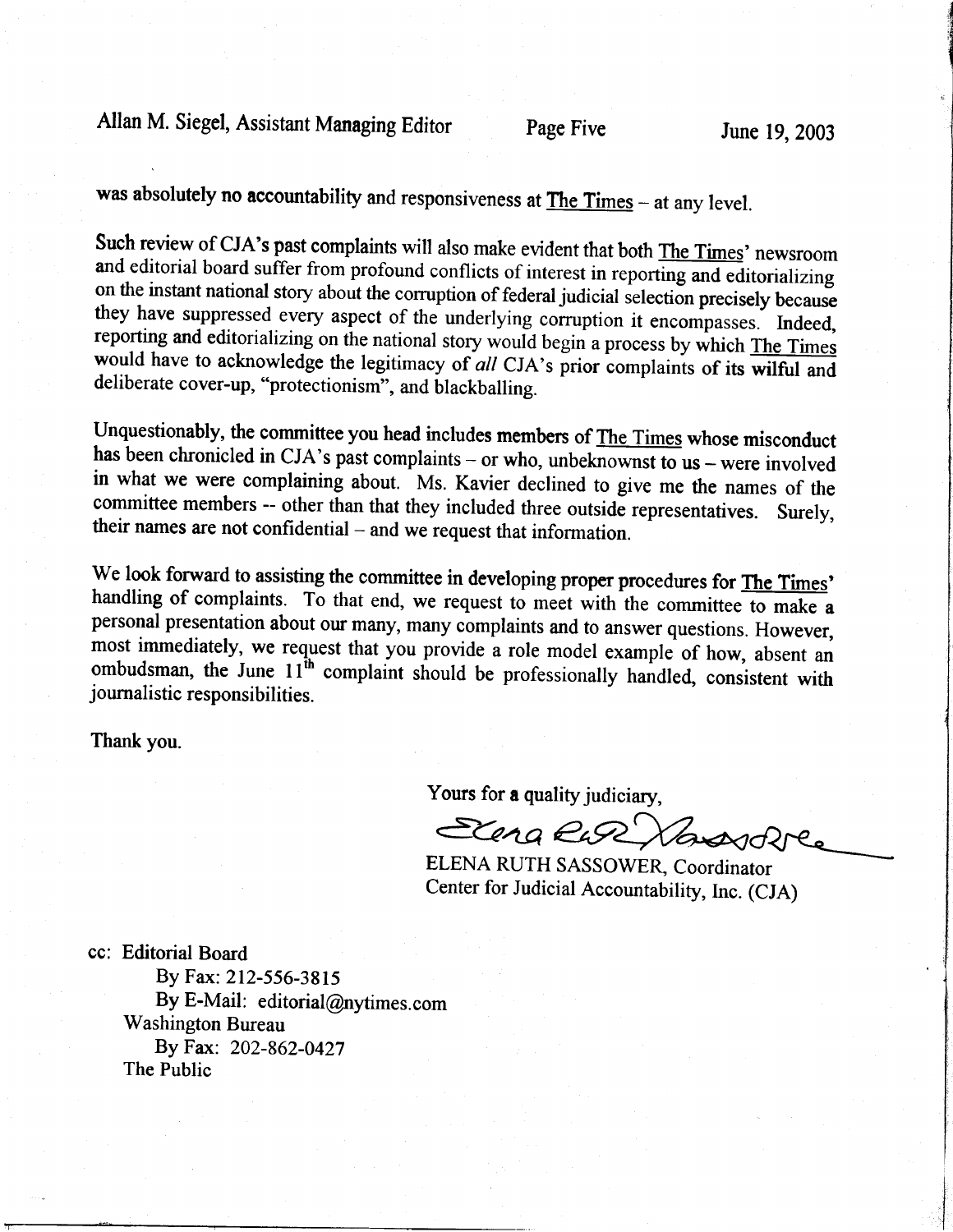# CENTER for JUDICIAL ACCOUNTABILITY, INC.

P.O. Box 69, Gedney Station White Plains, New York 10605-0069

TeL (914) 421-1200 Fax (914) 428-4994

E-Mail: judgewatch@aol.com Web site: www.judgewatch.org

## BY FAX: 212-556-3815 (3 pages) & E-MAIL: editorial@nytimes.com

### URGENT ATTENTION REQUIRED

DATE: June 11,2003

TO: Editorial Board, The New York Times

FROM: Elena Ruth Sassower, Coordinator

RE: The Scandal of Federal Judicial Selection in the Second Circuit and the Betrayal of the People of New York by New York Senators Schumer & Clinton -- as Readily-Verifiable from the "Paper Trail" of Primary-Source<br>Materials Posted on the Home-Page of www. judgewatch.org.

This follows up my phone conversation with staff assistant, Maureen Muenster, shortly after 3:00 p.m. today, requesting to speak with Gail Collins or to those Editorial Board members who write The New York Times' editorials on federal judicial selection.

The Editorial Board must be alerted to what is happening with federal judicial selection right here in the Second Circuit - as to which The New York Times has given NO coverage  $$ notwithstanding this would be of greatest concern to its New York readers - New York being in the Second Circuit. Indeed, my today's phone call to the Editorial Board was occasioned by my phone call twenty minutes earlier to Neil Lewis, who routinely covers federal judicial nominations and the Senate Judiciary Committee. In that conversation, Mr. Lewis unceremoniously told me that he was "not interested" in writing about the nomination of New York Court of Appeals Judge Richard C. Wesley to the Second Circuit Court of Appeals, whose scandalous dimensions are chronicled on the homepage of www.judgewatch.org, the website of our New York-based, non-partisan, non-profit citizens' organization - as to which I had given him notice two days earlier and spoken to him briefly yesterday<sup>6</sup>.

<sup>&</sup>lt;sup>6</sup> In that brief conversation, I stated that notwithstanding The Times editorializes about the need to scrutinize judicial nominees, its news coverage on federal judicial nominations is for courts everywhere in the country, but New York and the Second Circuit. As illustrative, I believe I mentioned that The Times had run a news item about the nomination of Michael Chertoff to the Third Circuit Court of Appeals, accompanied by a picture. Wholly ignored was the nomination, made the very same day, of Richard Wesley to the Second Circuit Court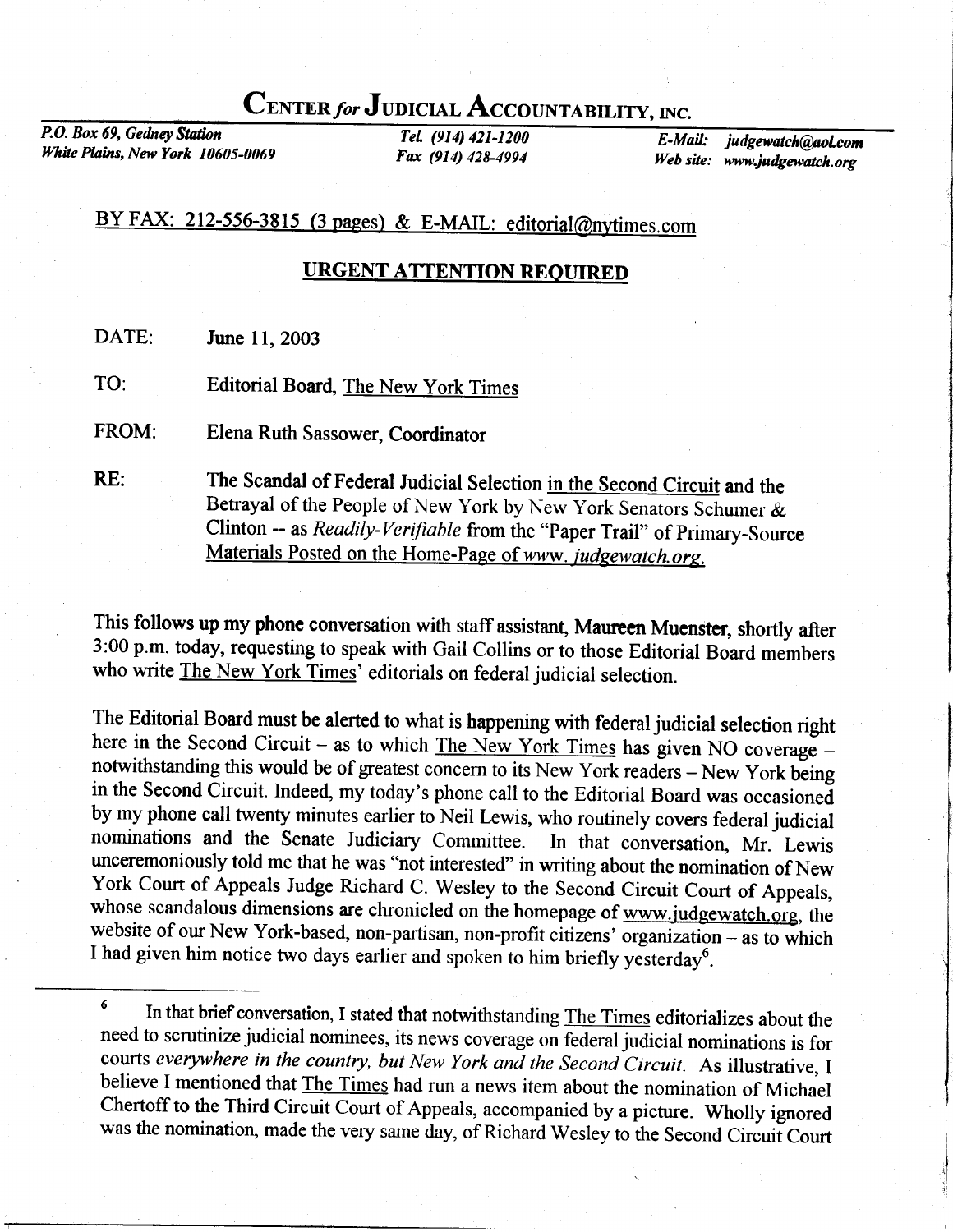## NYT Editorial Board Page Two June 11, 2003

Because Mr. Lewis refused to identify why he was "not interested", refused to identify what documents from the www.judgewatch homepage he had read, and refused to give me the name of his editor, our conversation lasted no more than about 30 seconds. Indeed, as I attempted to ask him whether, with three Op-Ed page articles on federal judicial selection in today's Times, he was actually "saying" that New Yorkers weren't entitled to know what was happening in their own Second Circuit involving a powerful federal appellate judgeship and their own New York Senators (Schumer up for re-e saying, good-bye", and hung up the phone while I was in mid-sentence.

Unknown to me when I phoned Mr. Lewis at about 2:45 p.m. today, as likewise when I spoke with Ms. Muenster twenty minutes later, was that listed on today's Senate schedule for 11:00 a.m. was 15 minutes of "debate" on Judge Wesley's confirmation, followed by a vote "at approximately 11:15 a.m.". Presumably, Mr. Lewis knew this when he told me he was "not interested" -- and knew that Judge Wesley had been confirmed by a 96-0 Senate vote.<br>Presumably, too, he knew that tomorrow's Times would have to run something about the confirmation - if for no other reason than that it created a vacancy on New York's Court of Appeals.

In trying, on my own, to locate Mr. Lewis' editors, I was told by Tanya at the national desk in New York that they are all in the D.C. Bureau. Upon calling the D.C. Bureau (2:52 p.m.; 202-862-0324), I was told by Mr. Renick, who answered the phone, that Mr. Lewis' editors were all in a meeting - and that I should leave a voice mail message. He then transferred me to an automated line, whose recording begins by assuring that "responsible editors" will respond "very promptly". Three quarters of an hour later, as I was composing an e-mail message to you, as Ms. Muenster had requested, I somehow decided to check the Senate website. It was then that I discovered the Senate schedule with the "debate" and vote on Judge Wesley's confirmation listed for five hours earlier. This prompted my immediate – and even more urgent -- call to the D.C. Bureau to speak to an editor. It was then  $3: 45$  p.m. For some reason, the call was routed to David Johnston, a reporter, not an editor, whose "beat" is terrorism. Very kindly, he listened to what I had to say for over ten minutes, even assuring me that he would himself take a look at documents on the www.judgewatch.org homepage - as to which I beseeched him to contact an editor on my behalf. He then routed me back to the D.C. Bureau. According to Jennifer Misthal, who took my call, the editors were still all in a meeting. This included Jan Battaile, who Ms. Misthal believed to be Mr. Lewis' editor, having supervisory authority over him. I left an urgent, detailed message wi editors, mentioning my discovery of the Senate calendar and the probability of Judge Wesley's

of Appeals - where, additionally, he was a judge on New york's highest state.